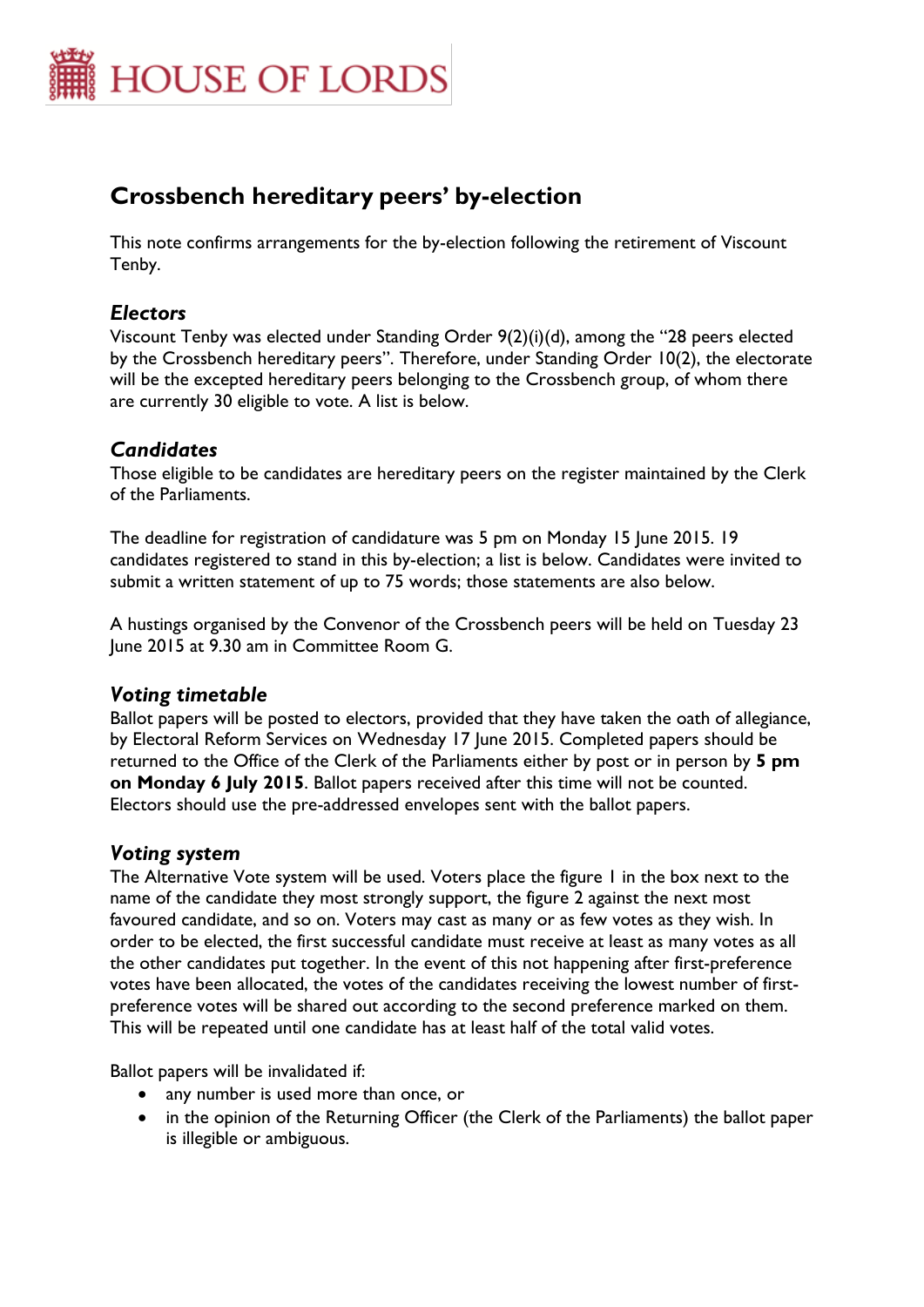# *Results*

The count will be conducted by Electoral Reform Services.

The result will be announced in the House of Lords chamber by the Clerk of the Parliaments at a convenient moment (likely to be after oral questions) on Tuesday 7 July 2015.

The full results, including the number of first-preference votes cast for each candidate and the position after each transfer of votes, will be available in the Printed Paper Office and the Library soon after the announcement by the Clerk of the Parliaments. The results will also be published online at [www.parliament.uk](http://www.parliament.uk/)

15 June 2015 David Beamish *Clerk of the Parliaments*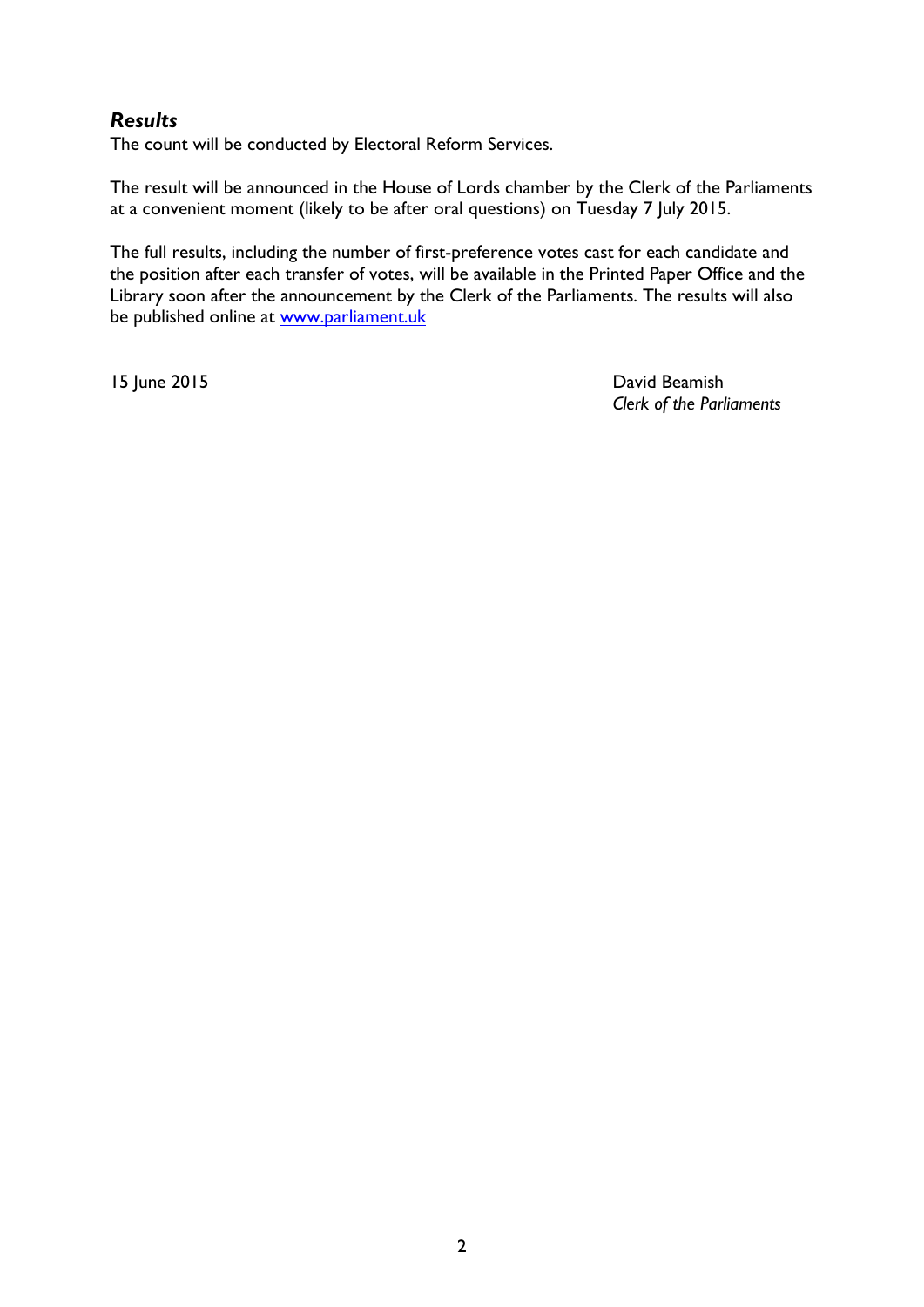#### **List of electors**

*Elected by a party or group and sitting as Crossbench peers. Those asterisked have not yet taken the oath of allegiance and will receive a ballot paper only if they do so by 6 July 2015.* Aberdare, L. Baldwin of Bewdley, E.\* Bridges, L.\* Brookeborough, V. Clancarty, E. Craigavon, V. Cromwell, L. Erroll, E. Freyberg, L. Greenway, L. Hylton, L. Kinnoull, E. Listowel, E. Lytton, E. Montgomery of Alamein, V. Northbourne, L. Palmer, L. Peel, E. Rosslyn, E. Russell of Liverpool, L. St John of Bletso, L. Sandwich, E. Slim, V. Somerset, D. Stair, E. Thurlow, L. Walpole, L.

*Elected by the whole House and sitting as Crossbench peers:* Colville of Culross, V. Falkland, V. Mar, C.

#### **List of candidates**

Albemarle, E. Aldington, L. Cadman, L. Cawley, L. Cork and Orrery, E. (*L. Boyle*) Darling, L. Hampton, L. Harlech, L. Hood, V. Kilmarnock, L. Lloyd-George of Dwyfor, E. Mountevans, L. Napier and Ettrick, L. Oranmore and Browne, L. (*L. Mereworth*) Rathcavan, L. Rutland, D. Sempill, L. Sudeley, L. Trevethin, L.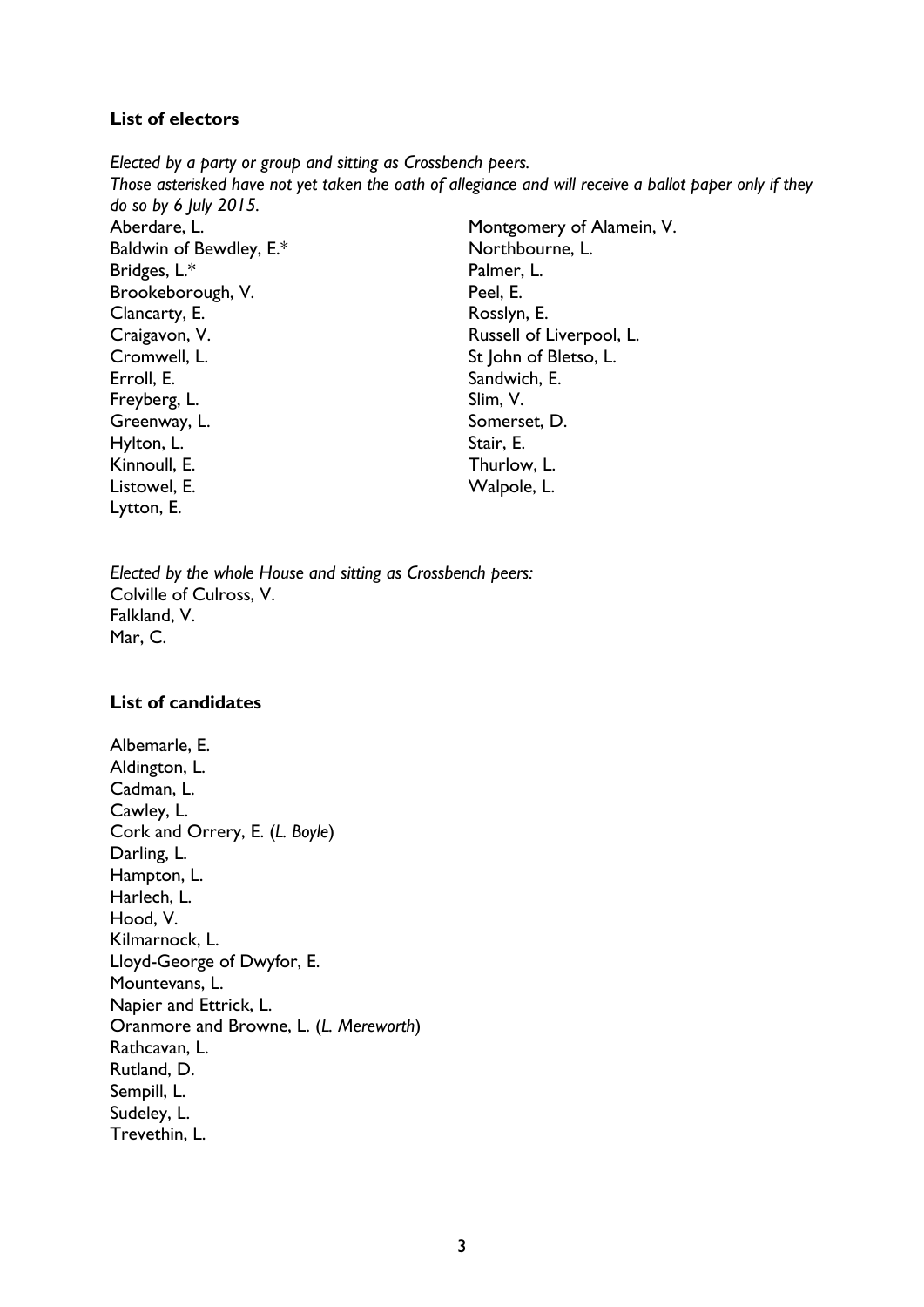#### **Candidature statements**

#### **Albemarle, E.**

Two decades of experience in the creative industries, much of which was spent abroad. Currently living in Sussex, splitting time between land-management and design consulting. Was a Crossbench peer between 1986–1999. Willing to participate fully in the duties of the House. Able to dedicate time and effort required to fulfil the role. I would value bringing creative experience to committee work and possibly future debates.

#### **Aldington, L.**

Europe and finance are my main interests. Background is banking, working for Deutsche Bank for 26 years in UK and Germany; also lived in USA and Hong Kong, and studied in France.

Still active in finance, I assist RA, Oxford, Ditchley and a Chinese Business School, and enjoy the Kentish countryside and a home in SW1.

I have no political allegiance, would be honoured to be elected and my commitments would permit good attendance.

#### **Cadman, L.**

[No statement submitted.]

#### **Cawley, L.**

My father, a patents lawyer, regularly attended the Lords and introduced two bills on patents. He served on several committees. I am a farmer and landowner in Herefordshire (married to a Spaniard), a member of NFU and CLA (past chairman) and would represent rural concerns in the Welsh Marches. As a church warden I would be interested in matters concerning the Church of England, especially the proposed break of the link between church and state.

## **Cork and Orrery, E. (***L. Boyle***)**

I am a committed Crossbencher with strong interests in shipping, defence, forestry, disaster relief, financial services and charities.

I served 15 years in the Royal Navy, principally in submarines, following which I ran the international logistics and shipping operations of ED&F Man Sugar Ltd, both intra-EU and globally. I sit on various charity boards. My long-term interests include cathedrals, dendrology and disaster mapping.

Unfortunately, I am unable to attend the hustings due to absence abroad.

#### **Darling, L.**

I am not a member of any political party.

I believe that my wide experience in business and the professions, as well as in the charitable and voluntary sectors, can be put to good use if I am elected. In recent years, my work has involved debating, scrutinising, amending and agreeing policy papers and legal documents on planning, enterprise, housing, health and criminal justice—all subjects of proposed bills to be laid before Parliament.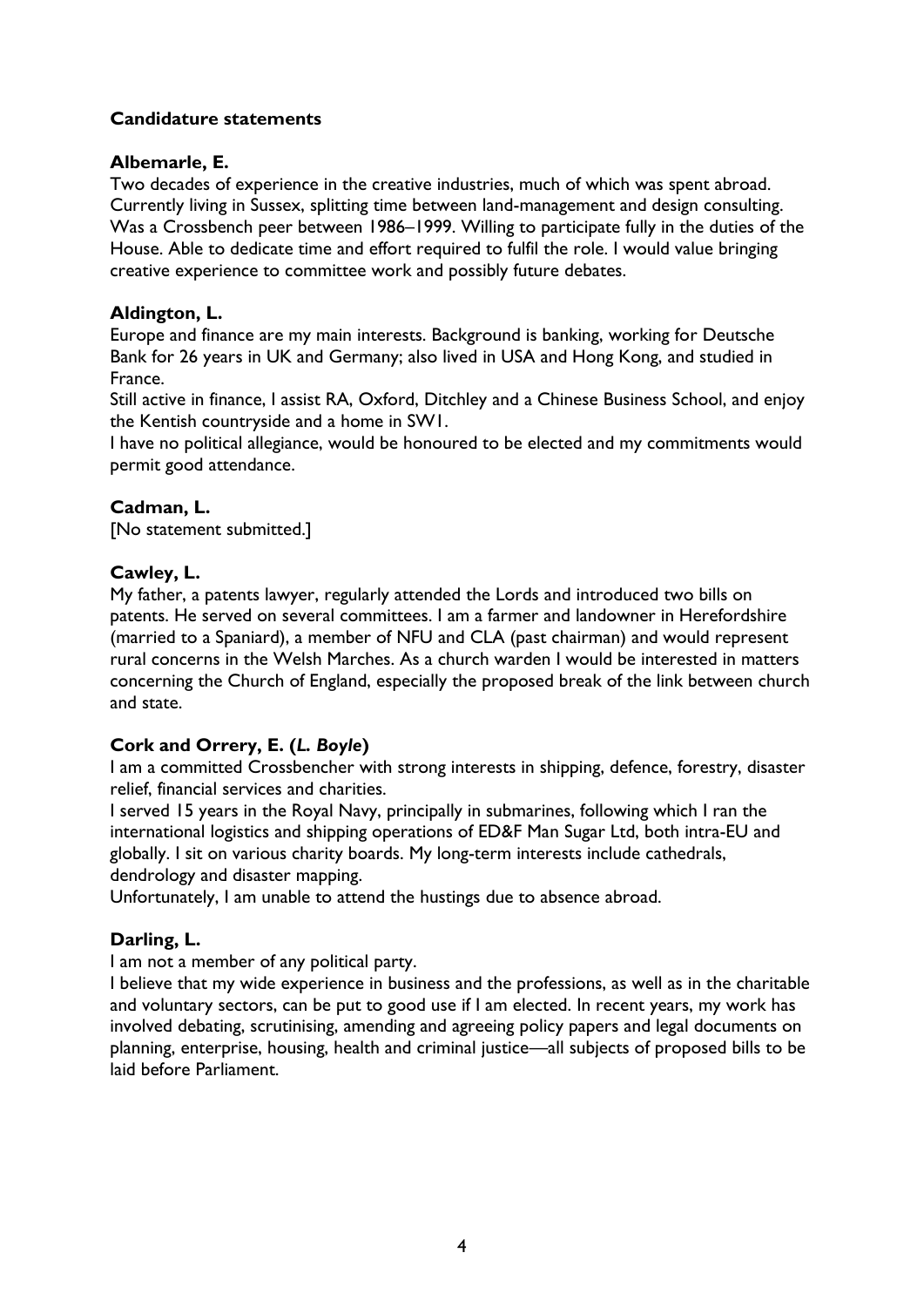#### **Hampton, L.**

As a 50 years old photographer/designer with a background in small businesses, I am passionate about education, particularly the role of design and technology in the state sector. I have spent considerable time observing teachers in various state schools.

Interested in sport as a means of developing values and discipline through team work. Coaching children's cricket for Chance to Shine charity.

Keen to promote the contribution of the creative arts to Britain's economy.

#### **Harlech, L.**

I stand as a farmer, forester, heavy plant and haulage contractor. Furthermore I work in overseas rural re-development: food, water, power; ex-war zones, sometimes current. My family and I have given over six centuries of service to these islands and care passionately about all creatures on this planet, yes all. I quite unashamedly work and have the experience, quite literally know the "coalface" of mankind, and am always learning: world politics.

#### **Hood, V.**

On 4th June 2015 first readings were given to each of Lord Marks's Bill to provide rights to cohabitating couples, and Baroness Deech's Bill to limit financial claims in divorce. While my sympathies are more with the first than the second, they together demonstrate the privilege that it would be to serve in the House of Lords, namely the opportunity to influence policy and legislation in the arena of family breakdown.

#### **Kilmarnock, L.**

Oxford (B.A.) Political Science. Research Assistant, Michael Young's Institute Community Studies, Bethnal Green. St Thomas's Hospital. Qualified and worked as medical practitioner for 40 years. Retired. Well placed as London resident with considerable knowledge and experience to contribute in debates. Current concerns: ethos of public service; provision of mental health services for young; organisation and funding of social and medical care for the elderly; and end of life care. Articulate public speaker.

#### **Lloyd-George of Dwyfor, E.**

Not politically "orientated" in party terms, I would welcome the responsibility of being a member of the Crossbenches. I have worked from 1970 in the shipping and insurance industries, latterly specialising in political risk insurance, including the TV rights covers for the Moscow and other Olympics commencing with the total loss claims incurred following the Russian invasion of Afghanistan in 1979/80. I now work as a freelance marketing consultant.

#### **Mountevans, L.**

Succeeded my brother in December 2014.

A shipbroker at Clarksons since Cambridge.

Principal interests: maritime, international business and education.

The likely next Lord Mayor of London for year starting November, when will be focussed on that office.

Chairing HMG's Maritime Growth Study; Chairman, Maritime UK; Younger Brother, Trinity House; Trustee Seafarers, White Ensign Association; President, City of London Sea Cadets. Would be a privilege to be elected Crossbencher, like my late father-in-law, Lord Moran.